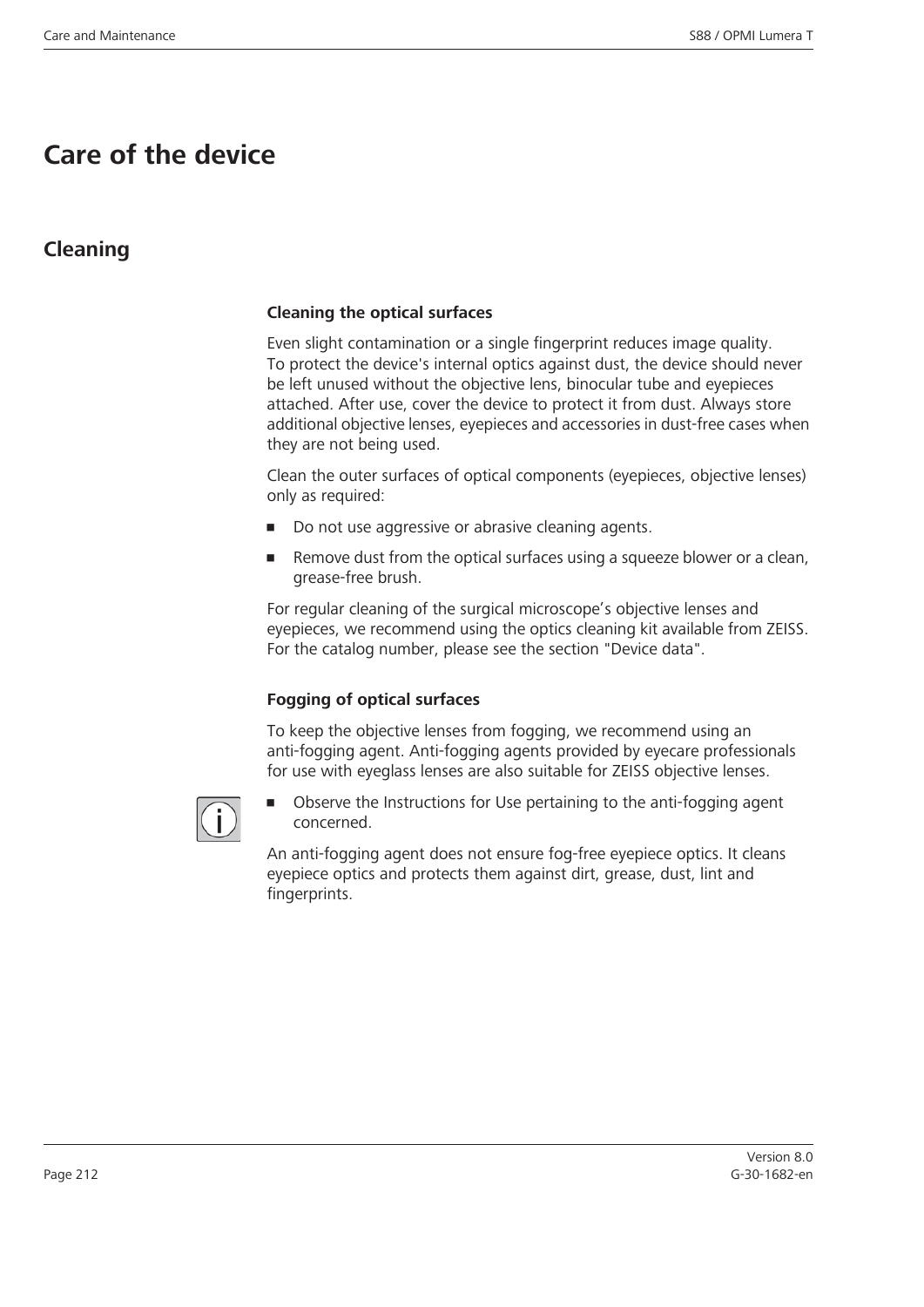#### **Cleaning the mechanical surfaces**

All of the system's mechanical surfaces can be wiped clean with a damp cloth. Do not use any aggressive or abrasive cleaning agents.

Remove any residue using a mixture of 50% ethyl alcohol and 50% distilled water plus a dash of household dish-washing liquid.

### **Sterilization**

| <b>CAUTION</b> | Risk of infection from contaminated asepsis accessories!        |  |
|----------------|-----------------------------------------------------------------|--|
|                | ■ Use only sterile asepsis accessories suitable for the system. |  |

- You must clean, disinfect and sterilize asepsis accessories before each
- use. This also applies to the first use after delivery. Make sure that the operating personnel have been instructed in the sterile operation of the device.
- Before each use of the surgical microscope, check to ensure that the asepsis caps are firmly attached to the surgical microscope.

#### **Asepsis Sets**

The included ZEISS Asepsis Sets contain Asepsis Caps and resterilizable handles which can be sterilized in an autoclave. For more detailed information about sterilization, please refer to the enclosed "Preparation of resterilizable products" manual for each Asepsis Set.

#### **Drapes (sterile covers)**

Disposable drapes can also be used to provide the device with a sterile cover. We recommend using the following types of drapes:

- OPMI Drape, sterile (306070)
- OPMI Drape, sterile (306071)
- Drapes (306084)



Loosely attach the sterile drapes so that there is sufficient space for the microscope supporting stand and the surgical microscope to move.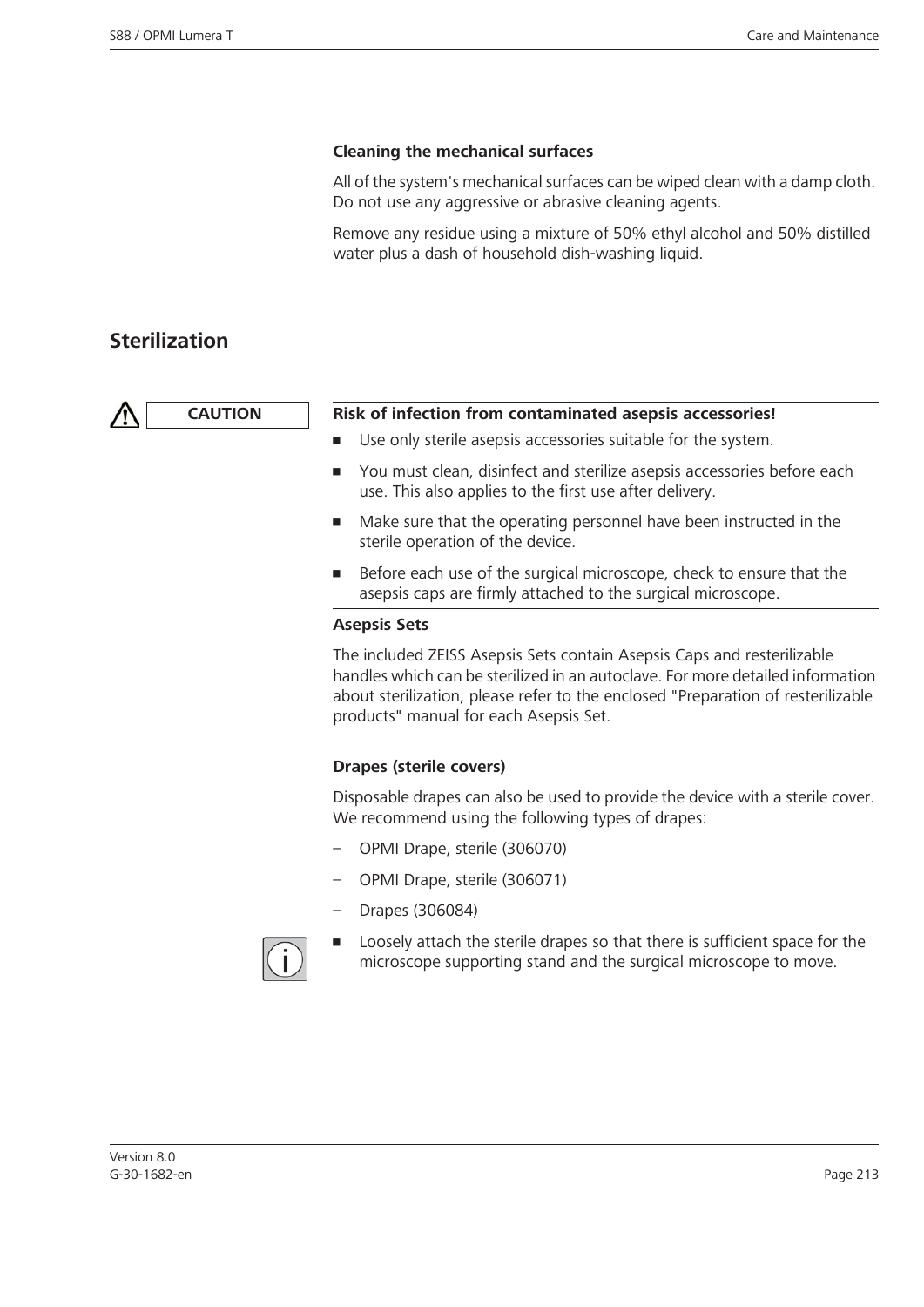- Do not cover the ventilation slots in order to ensure that the lamps are able to cool sufficiently and to avoid any loss in lamp functionality.
- **•** Loosely fasten the drape using the adhesive strips.